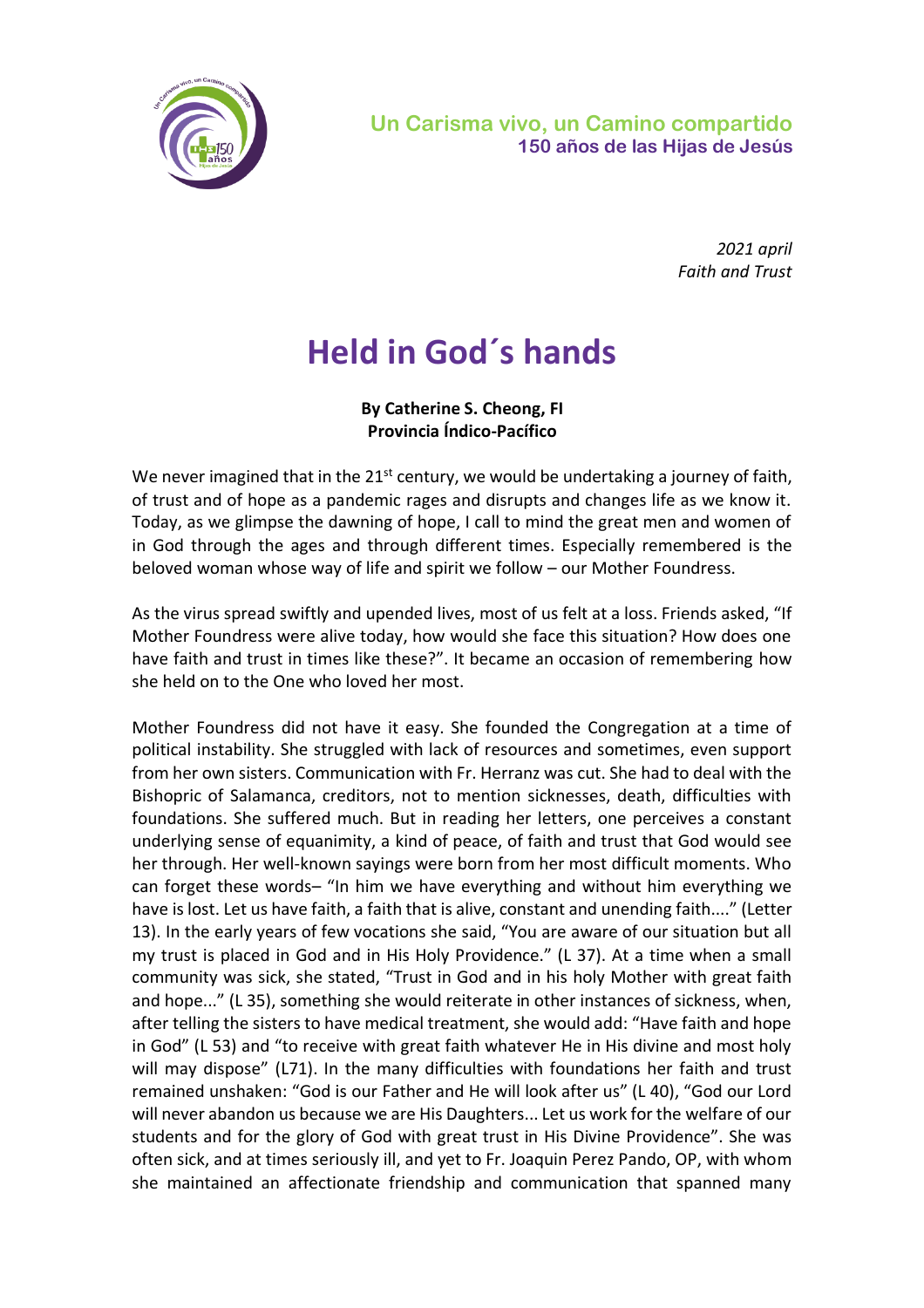

years, she said, "The power of God is very great, because in spite of suffering from a long sickness, I am still alive" (L 15).

The lack of funds to build schools were a constant concern. At times enrollment was low, but she simply says: "Well, God can remedy everything" (L 140). With news about a change of teachers and of some girls leaving, she stated: "Things in this world are just like that, my daughter. May God be blessed and may He dispose all things, for He is the only one who can do all things" (L 405). Her advice to a young girl seeking God's will for her was: "Pray with much trust, humility and perseverance, because the Lord wants us to ask for what we want and present to Him our needs" (L 435).

Her faith and trust was born of a deep relationship of love, and her experience of God's fidelity and compassionate Fatherhood would mark her all her life. As GCXVIII Det. 12 so aptly states: "The experience of knowing that we are loved unconditionally by God brings us to a vital stance of full and total trust in the Father".



"Following the spirit of Mother Candida, with our trust placed in God" (GC XVII Det. 37) how do we live faith and trust, each according to one's vocation, in the global situation we are living in? Instead of telling you how, let me share what I have witnessed first hand of faith and trust in action. These images, imprinted in my mind and heart, speak for themselves very powerfully. They are images of families gathering together virtually every night to pray for each other and the world, to share faith, to celebrate life; persons who with their cellphones and laptops lend a sympathetic ear and give a consoling word to those in sorrow; sons and daughters and neighbors dropping food and groceries in their old parents' and friends' home, giving the elderly the faith and trust that there still are good people in the world; the daily prayers of the sisters with long lists of people to intercede for, who trust that